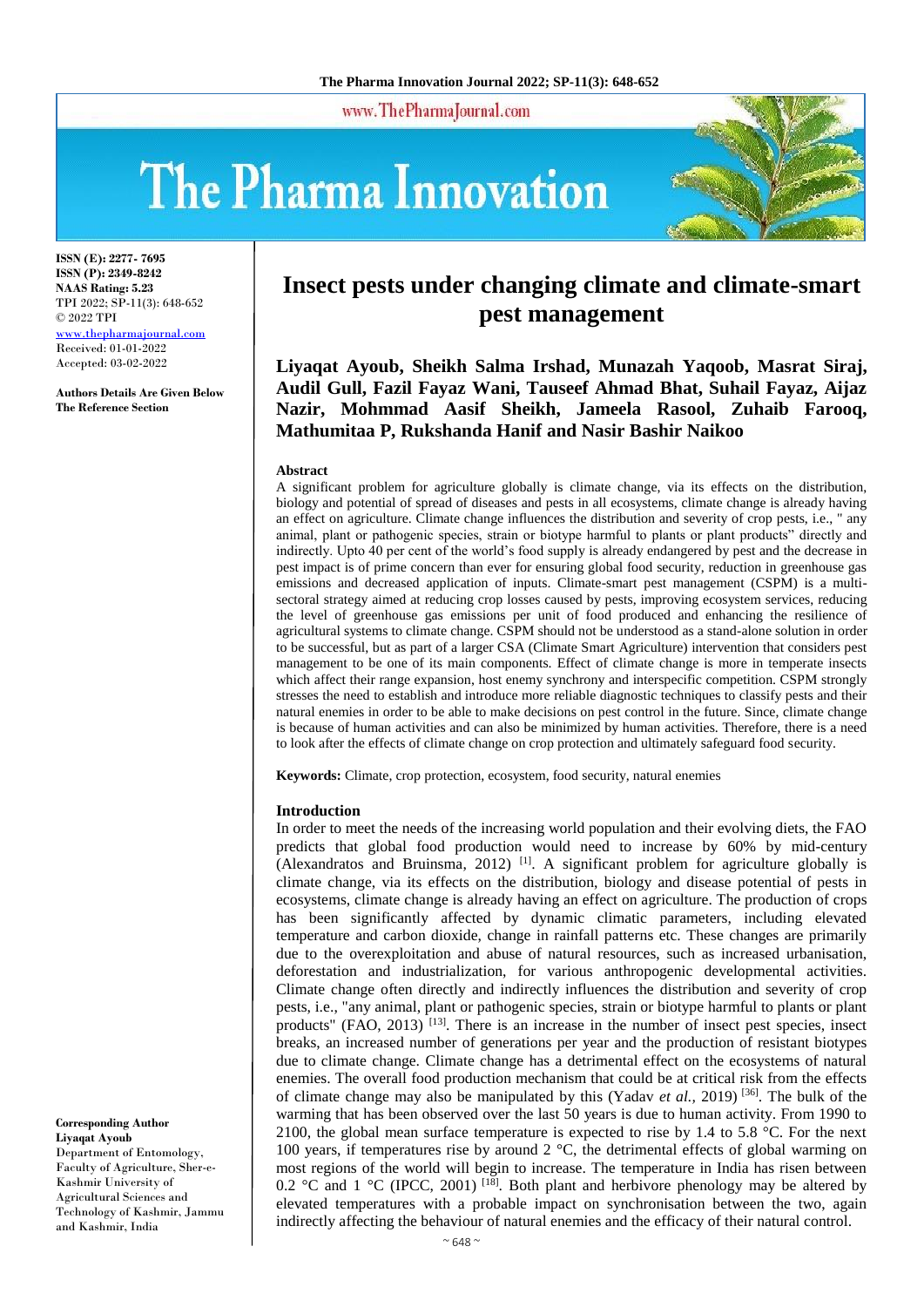The Pharma Innovation Journal [http://www.thepharmajournal.com](http://www.thepharmajournal.com/)

In temperate regions, higher minimum temperatures can result in the expansion of the geographical range of insect pests that are currently intolerant to low temperatures. If natural enemies fail to track and pursue their hosts, this can result in pest outbreaks in the newer areas. The variability in precipitation is reported to have an adverse effect on the degree of parasitism of several caterpillar pests. Less prone to climate change impacts are sucking pests such as cereal aphids. In the case of mealy bugs, parasitism is apparently reduced due to enhanced immune response under conditions of water stress associated with drought conditions (Prasad and Bambawale, 2010) [27] .

# **Impact of increased temperature on insect pests**

Insects being exothermic are more active under warmer conditions. According to Yamamura and Kiritani, 1998<sup>[37]</sup>., it is predicted that with every 2 °C increase in temperature, insects might experience one to five additional life cycles. For example, Williams *et al.*, 2003<sup>[35]</sup> observed increased gypsy moth performance with increase in temperature because of decrease in development time and subsequently increase in survival time. This means if gypsy moths would favourably react to future environments than competitors, they might become more prone to outbreak. Gender ratios of some pest species such as thrips might change as a result of change in increased temperature by affecting reproduction rates (Lewis, 1997) [23]. Change in the winter temperature may reduce the rate of mortality percentage because of warmer winter which could be one of the important factors of increasing insect pest populations (Harrington *et al.,* 2005). With increase in latitude and altitude, insect species diversity per area tends to decrease (Andrew and Hughes, 2005)<sup>[4]</sup>, which means more insect species will attack more hosts in temperate climates because of rising temperatures (Bale *et al.*, 2002) <sup>[7]</sup>. Kingsolver *et al.*, 2011<sup>[19]</sup> observed influence of increasing temperatures on the feeding and growth rates and adult reproduction, the insect pest ontogeny, preventing survival to maturity. The changes in temperature can have negative impacts on some insect species, but for other it could be beneficial or no effect at all depending upon the role of insect in plant, animal and human health (Sharma, 2010; War *et al.,*  $2016$ )  $^{[30]}$ . Indirect effects also occur at higher levels of the food chain, such as changes in abundance and development period of predators, pathogens and associated microorganisms.

# **Impact of changing precipitation pattern**

According to Hatfield *et al.,* 2011 change in precipitation pattern whether excessive or insufficient can have substantial effects on crop-pest interactions as most of the species are favoured by warm and humid conditions. Increase in frequency and severity of precipitation may result in the potential outbreak of locust pests in the future. In western and northern Africa, changes in precipitation followed by heavier rains resulted in the outbreak of desert locust in 2004 which caused significant losses and food shortages (Masters and Nargrove, 2010). It is being predicted that due to climate change, rainfall frequency would decline but its intensity would increase. This would increase the severity of certain crop pests and ultimately threaten our food security. Favourable weather conditions such as heavy rainfall followed by dry spell can contribute to the outbreak of *Spodoptera litura* (Chari *et al.,* 1993). Water availability strongly affects the crop production. Under climate change,

rainfall patterns, soil moisture content and evaporation are likely to get affected which inturn directly or indirectly affect the insect pest population (Skendzic *et al.,* 2021). Heavy rains and dry spells may lead to the outbreak of red hairy caterpillar and cutworms respectively (Sardana and Bhat, 2016)<sup>[28]</sup>.

# **Impact of increased Co2 levels on insect pests**

Since, global  $\cos$  concentrations rose rapidly since the industrial revolution and are considered as a primary factor in climate change (Sun *et al.*, 2011) <sup>[33]</sup>. Carbon dioxide may profoundly affect crop-pest interactions. It is evident from the rise in Co2 levels that farmers can expect to face new and severe insect pest problems in the coming years under climate change (Skendzic *et al.,* 2021). Sun *et al.,* 2011 [33] observed significant effect of elevated  $\cos$  levels on insect herbivores and their natural enemies. Elevated  $\cos$  delayed growth and development of chewing insects by decreasing the food quality of host plant. However, aphid species were successful under increased co<sub>2</sub> levels (Sun et al., 2011)<sup>[33]</sup>. Spodoptera *litura* has been emerging as a serious pest under high levels of co2 (Kranthi *et al.,* 2009) [20]. Carbon to nitrogen ratio of plant tissues generally increases with increase in carbon dioxide levels in the atmosphere (Deka *et al.*, 2009)<sup>[10]</sup>. Increase in carbon to nitrogen ratio in the plant tissues (Ainsworth *et al.,*  2002) results in the decrease in nutritional quality for protein limited insects diluting the nitrogen content of the tissues (Coviella *et al.*, 1999)<sup>[8]</sup>. There are many major pests that result in the emission of Co2 and become contributors of global warming like bugs and termites. Termites after consuming wood result in the emission of Co2 after digestion (Sugimoto *et al.*, 2000)  $^{[32]}$ . The lifecycle of bugs become shorter with increase in each degree of global warming. Goverde and Erhardt (2003) [15] observed changes in the nutrient content of the plants resulted in longer days for the development of larvae and plants gave different reactions on the change in co2 content which can affect host plant selection in the future. Eigenbrode *et al.*, 2015<sup>[12]</sup> reported that predators and parasites become more efficient at higher co2 levels in controlling different pests.

# **Climate-smart pest management (CSPM)**

Climate-smart pest management (CSPM) is a cross-sectoral strategy aimed at reducing crop losses caused by pests, improving ecosystem services, reducing the level of greenhouse gas emissions per unit of food produced and enhancing the resilience of agricultural systems to climate change. The introduction of the CSPM definition makes it possible to manage more effectively the increased threat to agricultural production and ecosystem services posed by new and existing crop pests, and thus increases the resilience of farmer's livelihoods and overall local and national food security to climate change (Fig. 1). By improving the overall greenhouse gas (GHG) balance, CSPM also contributes to climate change mitigation; reducing pest-related yield losses, for instance, reduces the intensity of GHG emissions per unit of food produced. CSPM will directly contribute to a reduction in emissions per unit of food produced by reducing avoidable yield losses, thus reducing the overall GHG emission intensity of these systems. CSPM should not be understood as a stand-alone solution in order to be successful, but as part of a larger CSA intervention that considers pest management to be one of its main components. CSPM will provide farmers with the knowledge and resources available to quickly and proactively introduce pest prevention practises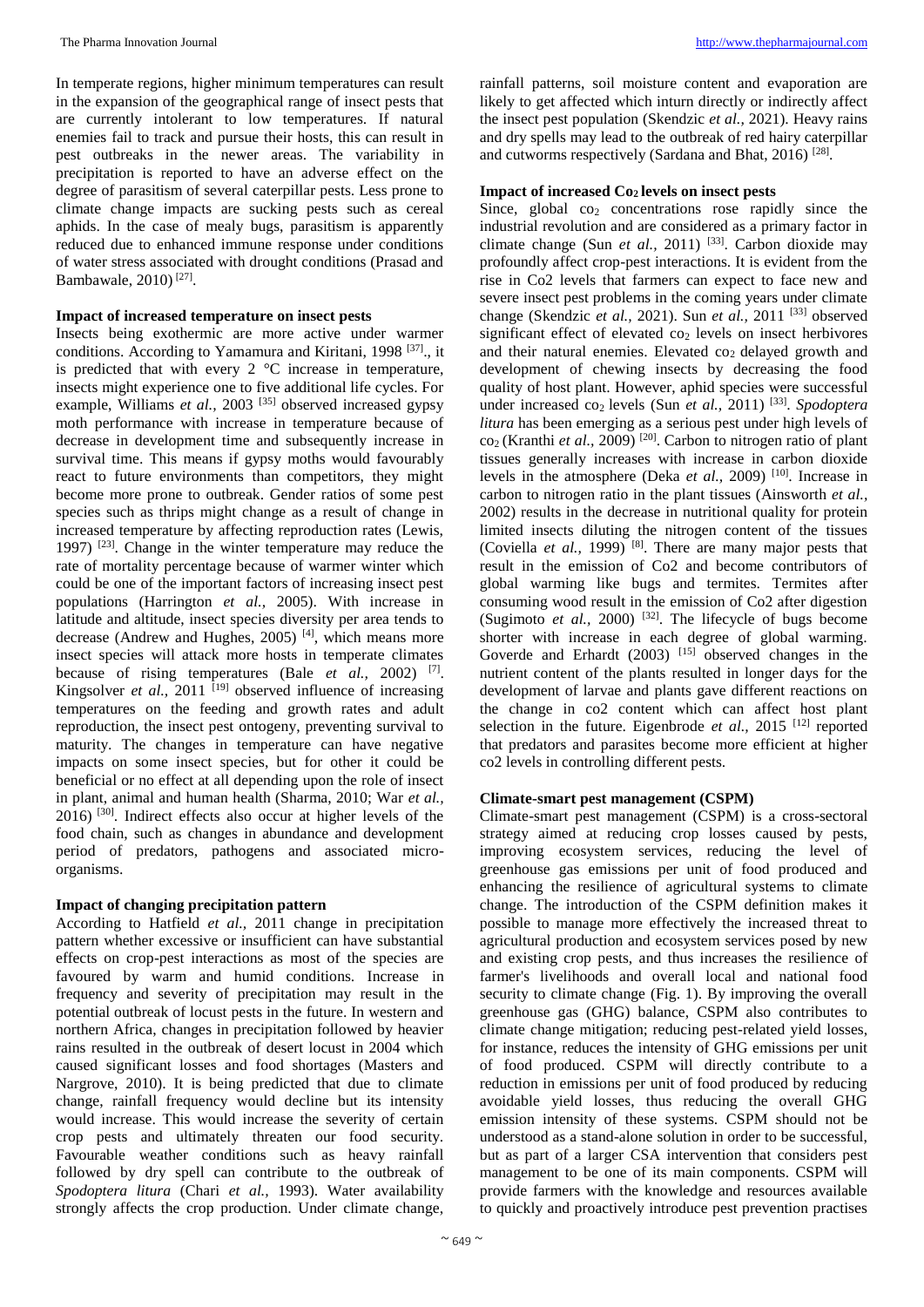(e.g. crop diversification, construction of natural habitats and careful management of water) that will improve the health of their farms and the surrounding environment and minimise vulnerability to disruption caused by pests. Increasing crop diversity by intercropping is an easy and efficient activity that provides benefits in reducing the density and severity of the disease and pest population (Li *et al*., 2009; Ding *et al*., 2015). Intercropping has proven to be easy and reliable, ecological strategy that changes the local environment and promotes decreased pest pressure and increased activity of natural enemies. Correctly assembled crop diversification in time and space, a significant ecological role is played in promoting natural interactions with plant insects that promote crop defence. (Markovic, 2013)<sup>[24]</sup>. Similarly, Habitat management is an important pest control technique for integrated pest management (IPM). For several years, different categories of habitat management have been used in applied insect ecology, such as trap cropping, intercropping, natural enemy refuges such as 'beetle banks' and floral tools for parasitoids and predators. (Gonzalez-Chang, 2019). It is not the sole duty of the farmer to guarantee that CSPM operates effectively. In certain cases, farmers do not have the resources they need to be able to make educated decisions about proactive and reactive pest management. CSPM strongly stresses the need to establish and introduce more reliable diagnostic techniques to classify pests and their natural enemies in order to be able to make decisions on pest control in the future (Lamichhane *et al.*, 2016)<sup>[21]</sup>. Farmer cannot take decisions alone, extension agencies, other research institutes, public and private agencies help the farmer to choose among many options. CSPM tries to ensure that the management of pests is ready to either avoid or resist pests coming into a region and control certain populations that are rising in numbers. As this has been shown to improve the resilience of agro ecosystems to the impacts of climate change, CSPM can work proactively to increase the level of biodiversity across their farm and surrounding landscape. (Altieri 2012, Altieri *et al.*, 2015)<sup>[3]</sup>. CSPM aims to increase the resilience of farmers by developing a climate-responsive national extension system and by establishing working ties between science and technology and farmers as a means of overcoming the systemic disconnection between research and end-users. Therefore, CSPM encourages organised research and extension support and recommends practices and methods to ensure that the services offered by it are proper, available to all farmers, including those who are often neglected. For the success of CSPM, certain CSA activities, such as integrated soil fertility management, site-specific nutrient management, climate-resilient crop breeding, conservation agriculture or crop diversification strategies, are most important. (Heeb *et al.,* 2019) [17]. In addition, farmers will be able to proactively recognise and enforce specific pest prevention practises through climate and monitoring of pests, in combination with pest and climate risk forecasting information, to avoid the build-up and/or appearance of expected pest problems (Agrhymet, 2013).



**Fig 1:** Climate change and climate smart pest management (CSPM).

### **Prediction of future pest outbreaks**

In the  $21<sup>st</sup>$  century, agriculture is facing huge challenges of meeting food demands of increasing population and now this challenge has been further burdened by increasing crop pests. The distribution of crop pests has become more prevalent due to climate change. The main consequence of climate change is high predictability of spatial and temporal interactions between weather, cropping systems and pests (Lamichhane *et*   $al$ , 2014)<sup>[22]</sup>. There are chances of sudden outbreak of pests from tropics and sub tropics to temperate regions resulting in the increased abundance of tropical insect pest species (Das *et al.,* 2011) [9] . *Helicoverpa armigera* might disperse in northern India on pulses, cotton and vegetables (Sharma *et al.,* 2010) [29]. Seeing the physiological and ecological impact, some species might get adapted to warmer climates and become major pests. Disruption of synchronization in phenology of insects, host plants or natural enemies occurs due to changes in temperature (Dillon *et al.,* 2010) [11]. Overwintering

survival increases within this century where temperature is expected to increase by 1-5 °C (Arora and Dhawan, 2013)<sup>[6]</sup>. With the increase in temperature, faster depletion of stored nutrient resources occur by which the metabolic rates might shorten the duration of insect diapause (Sharma *et al.,* 2010) [29]. The number of generations might increase with increase in temperature e.g Rice stem borer *Chilo suppressalis*  (Walker) would produce two generations per year after 2 °C warming in Japan (Morimoto *et al.*, 1998)<sup>[25]</sup>. As predicted by Rao *et al.,* 2014 predicted completion of generation of tobacco caterpillar, *Spodoptera litura* would be 5-6 days earlier in Gujarat in near future (2021-2025). Natural enemy populations and their per capita availability is regarded as one of the successful biological controls to locate attack and process prey. Since, climate change may directly or indirectly affect the behaviour and physiology of natural enemies as wee as prey altering the effectiveness of biological control. It has been found that highest prey attack and intake rates occurred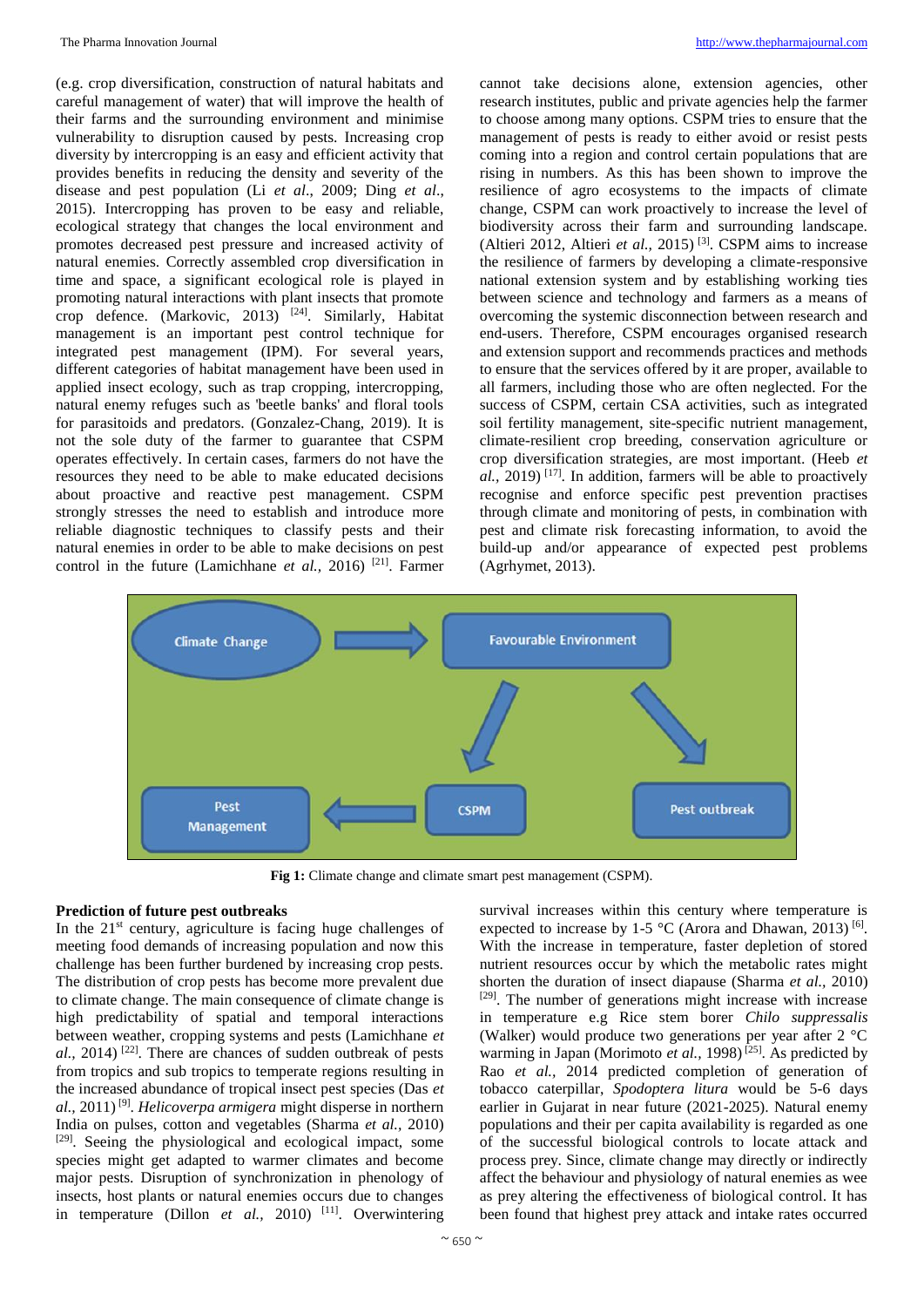when temperature were around 24-26 °C respectively (Nayak et al., 2020)<sup>[26]</sup>.

# **Conclusion**

Climate change is already impacting agriculture, including effects on the distribution, biology and outbreak potential of pests across all land uses and landscapes. Because of world's second largest emitter of greenhouse gases, agriculture is a major climate change driver. Doubling of global food production to meet demands of increasing population will be a greatest challenge in the coming century. Therefore, understanding how climate change will impact on various crop pest will help researchers to orient their research on various futuristic possibilities resulting in the mitigation of the menace of anticipated climate change. Temperate insects have more impact of climate change which affect their host enemy synchrony, range expansion and interspecific competition. Climate change has adverse effect on potential of natural enemies which could be a huge concern in outcoming pest management programs. Since, climate change is because of human activities and can also be minimized by human intervention. Therefore, there is a dire need to see the effects of climate change on crop protection and ultimately safeguard food security.

# **References**

- 1. Alexandratos N, Bruinsma J. World agriculture towards 2030/2050: the 2012 revision. FAO, Rome. 2012. http://large.stanford.edu/courses/2014/ph240/yuan2 /docs/ap106e.pdf.
- 2. Altieri MA, Nicholls CI. Soil fertility management and insect pests: harmonizing soil and plant health in agro ecosystems. S. and Till. Res. 2003;72(2):203-211.
- 3. Altieri MA. Insect pest management in the agroecosystems of the future. Anno LX 2012;40:137- 144.
- 4. Andrew NR, Hughes L. Diversity and assemblage structure of phytophagous Hemiptera along a latitudinal gradient: predicting the potential impacts of climate change. Global Ecology and Biogeography. 2005;14:249- 262.
- 5. Anonymous. Centre Regional Agrhymet-Nos Produits. 2013. http://www.agrhymet.ne/produit.html.
- 6. Arora R, Dhawan AK. Climate change and insect pest management Dhawan, A.K., Singh, B., Bhullar, M.B. and Arora, R. (eds). Insect Pest Management. Scientific Publishers, Jodhpur, 2013, 44-60.
- 7. Bale JS, Masters GJ, Hodkinson ID, Awmack C, Bezemer TM, Brown VK, *et al*. Herbivory in global climate change research: direct effects of rising temperature on insect herbivores. Global Change Biology. 2002;8:1-16.
- 8. Coviella C, Trumble J. Effects of elevated atmospheric carbon dioxide on insect plant interactions. Conser. Bio. 1999;13:700-712.
- 9. Das DK, Singh J, Vennila S. Emerging crop pest scenario under the impact of climate change. J of Agri. and Physio. 2011;11(1&2):13-20.
- 10. Deka S, Byjesh K, Kumar U, Choudhary R. Climate change and impacts on crop pests- a critique. In: Workshop Proceedings: Impact of Climate Change on Agriculture, 2009, 147-149.
- 11. Dillon ME, Wang G, Huey RB. Global metabolic impacts of recent climate warming. Nature. 2010;467:704-707.
- 12. Eigenbrode SD, Davis TS, Crowder DW, Bjorkman C, Niemala P. Climate change and biological control in agricultural systems: principles and examples from North America. In Climate change and insect pests (Bjorkman, C. and Niemala, P. eds), 2015, 119-135.
- 13. FAO. International Standard for Phytosanitary Measure 5. FAO, Rome, Italy. 2013. https://www.ippc.int/en/publications/622/
- 14. González-Chang M, Tiwari S, Sharma S, Wratten S. Habitat Management for Pest Management: Limitations and Prospects. Ann. of the Entom. S. of Am. 2019;112:1- 16.
- 15. Goverde M, Erhardt A. Effects of elevated Co2 on the development and larval food-plant preference in the butterfly *Coenomympha pamphilus* (Lepidoptera: Satyridae). Global Change Biology. 2003;9(1):74-83.
- 16. Harrington R, Fleming RA, Woiwod IP. Climate change impacts on insect management and conservation in temperate regions: can they be predicted? Agricultural and Forest Entomology. 2001;3:233-240.
- 17. Heeb L, Jenner E, Cock MJW. Climate-smart pest management: building resilience of farms and landscapes to changing pest threats. Journal of Pest Science. 2019;(92):951-969.
- 18. IPCC. Climate change: scientific basis, Contribution of working group I to the third assessment report of the intergovernmental panel climate change (IPCC) Cambridge University Press, Cambridge, 2001. http://www.grida.no/climate/ipcc\_tar/2001.
- 19. Kingsolver JG, Woods A, Buckley LB, Potter KA, Maclean HJ, Higgins JK. Complex life cycles and the responses of insects to climate change. Integrative and Comparative Biology. 2011;51:719-732.
- 20. Kranthi KR, Kranthi S, Gopalkrishnan N, Asokan R, Mayee CD. Bt resistance-its management and prospects in the current context of climate change. In: Ramamurthy, V.V., Gupta, G.P. and Puri, S.N. (eds) proceedings National Symposium on IPM Strategies to combat Emerging pests in the current scenario of Climate Change, Jan 28-30, Pasighat, Arunachal Pradesh. 2009, pp 237-261.
- 21. Lamichhane JR, Aubertot JN, Begg G, Birch ANE, Boonekamp P, Dachbrodt-Saaydeh S, *et al*. Networking of integrated pest management: A powerful approach to address common challenges in agriculture. C. Prot. 2016;89:139-151.
- 22. Lamichhane JR, Aubertot JN, Begg G, Nicholas AEB, Boonekamp P, Saaydeh SD, *et al*. Networking of integrated pest management: A powerful approach to address common challenges in agriculture. Crop Protection. 2014;89:139-151.
- 23. Lewis T. Major crops infested by thrips with main symptoms and predominant injurious species (Appendix II). Thrips as Crop Pests (ed. by T Lewis). CAB International, New York, USA, 1997, pp. 675-709.
- 24. Markovic D. Crop Diversification Affects Biological Pest Control. Agroznanje. 2013;14(3):449-459.
- 25. Morimoto RN, Imura O, Kiura T. Potential effects of global warming on the occurrence of Japanese pest insects. Applied Entomology and Zoology. 1998;38:147- 155.
- 26. Nayak SB, Rao KS, Ramalakshmi V. Impact of climate change on insect pests and their natural enemies. International Journal of Ecology and Environmental